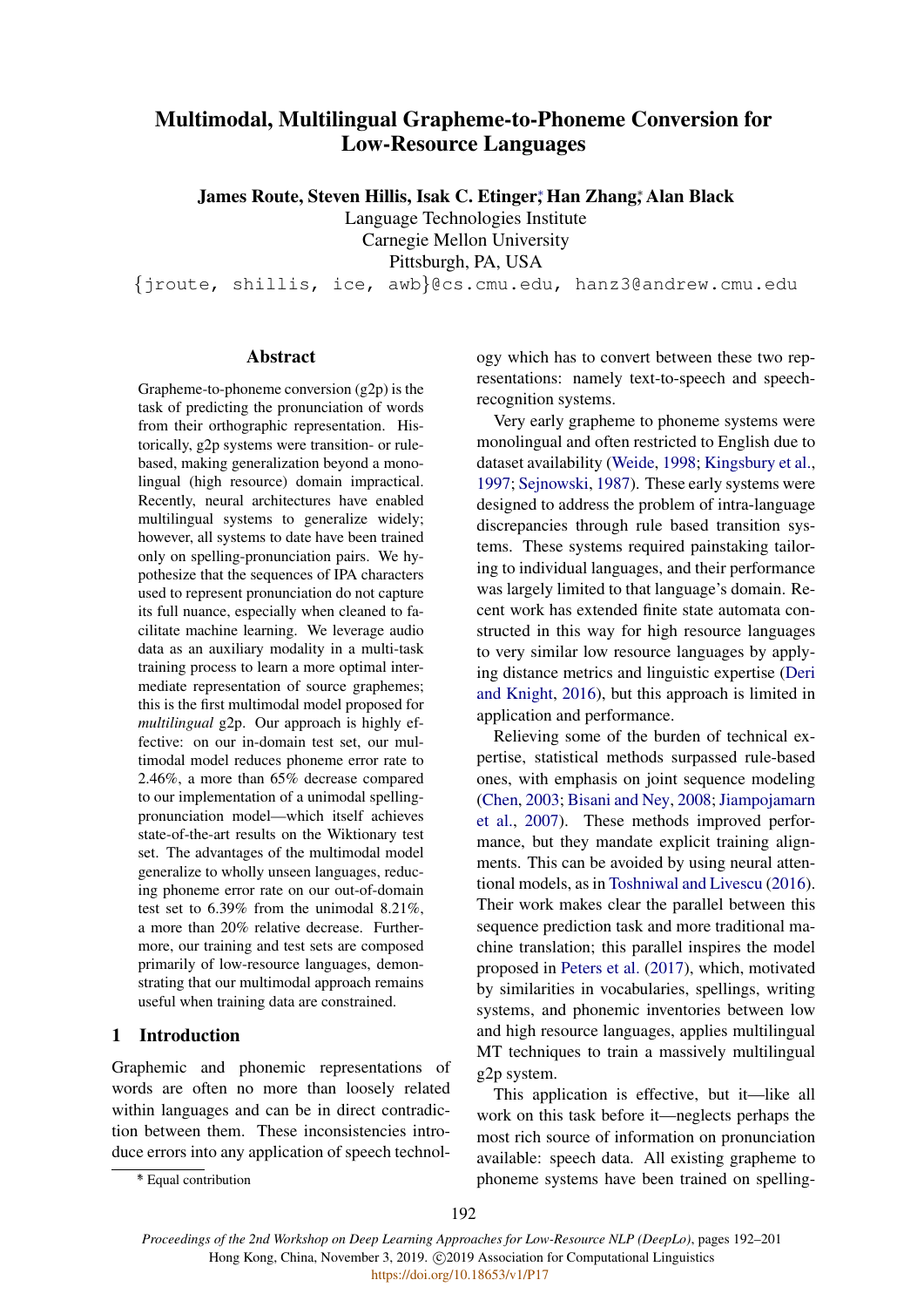pronunciation data alone, neglecting the audio modality largely due to constraints imposed by available datasets. Suspecting that the preprocessed IPA sequences used to represent pronunciation encode it insufficiently, we propose to learn more optimal grapheme representations and thus make more accurate phoneme predictions by novelly leveraging an auxiliary audio modality as part of a multi-task training process.

### 2 Datasets

We discuss two datasets in this paper. We focus on the newer Wilderness dataset [\(Black,](#page-8-9) [2019\)](#page-8-9), which is multilingual and contains paired text and speech data. We compare results of our multimodal model with all baselines on the Wilderness data. We also include the Wiktionary dataset [\(Deri and Knight,](#page-8-3) [2016\)](#page-8-3), which consists of textual data only, because it has been commonly used in prior works on multilingual g2p systems. Wiktionary and Wilderness have incompatible IPA character sets which prevent us from training a model on Wilderness and testing with Wiktionary. We report baseline results only on Wiktionary to offer an approximate means of comparison between the two datasets.

#### 2.1 Wiktionary

The Wiktionary dataset, introduced in [Deri and](#page-8-3) [Knight](#page-8-3) [\(2016\)](#page-8-3), consists of single word spellingpronunciation pairs scraped from the open-source multilingual dictionary maintained by Wikimedia. Entries are extracted from high resource language sites, which have instances for multiple languages. This heavily biases the distribution, with English, French, and German accounting for 51% of all pairs. Filtering for length, each Wiktionary pronunciation is mapped to Phoible phonemes after accounting for a phoneme distance metric original to this work. Following [Peters et al.](#page-8-8) [\(2017\)](#page-8-8), we use the cleaned pronunciations and randomly sample 10% of the corpus' training split to use for validation.

|           | Train   | Test   |
|-----------|---------|--------|
| Languages | 311     | 507    |
| Words     | 631,828 | 25,894 |
| Scripts   | 42      | 45     |

Table 1: Corpus statics for Wiktionary dataset

#### 2.2 Wilderness

We use the CMU Wilderness dataset<sup>[1](#page-1-0)</sup>, introduced in [Black](#page-8-9) [\(2019\)](#page-8-9), which contains of audio, aligned text, and word pronunciations for over 700 languages. The source material consists of versions of the New Testament, which speakers read in their own language. Pronunciations are generated from the audio by an HMM aligner and are transcribed in X-SAMPA [\(Wells,](#page-9-0) [1995\)](#page-9-0), an extension of the Speech Assessment Methods Phonetic Alphabet (SAMPA). X-SAMPA was used to encode symbols of the International Phonetic Alphabet (IPA) into 7-bit ASCII before the advent of Unicode. We convert the X-SAMPA representations into true IPA characters.

We represent the audio data from the CMU Wilderness dataset as 39-dimensional MFCC (Mel Frequency Cepstral Coefficients) features [\(Sahidullah and Saha,](#page-8-10) [2012;](#page-8-10) [Zheng et al.,](#page-9-1) [2001;](#page-9-1) [Ganchev et al.,](#page-8-11) [2005;](#page-8-11) [Ittichaichareon et al.,](#page-8-12) [2012\)](#page-8-12), a spectral-based parameter commonly used to vectorize audio data which represents the shortterm power spectrum of an audio stream. The first 13 dimensions are the Mel frequency cepstral coefficients of the first 13 coefficients of the Fourier transform of the audio stream. The next 13 dimensions are the time-derivatives of those coefficients, and the last 13 are the double time-derivatives. The first 13 dimensions were calculated with the Librosa python package [\(McFee et al.,](#page-8-13) [2015\)](#page-8-13) method librosa.feature.mfcc. Other dimensions were calculated with the librosa.feature.delta method.

Directly comparing those dimensions has no physical meaning, so we normalize those features as

$$
f_{i,u} \to \frac{f_{i,u} - \min_{u' \in U} (f_{i,u'})}{\max_{u' \in U} (f_{i,u'}) - \min_{u' \in U} (f_{i,u'})} \cdot 0.95^i
$$

where U are the utterances and  $i \in \{1..39\}$ . We used a sliding window of 25ms with 10ms stride. MFCCs are not the only way to vectorize audio data, and they are not necessarily the best, but they are a sufficient representation to facilitate our experiments.

The Wilderness dataset ranks the quality of alignment for a language on the basis of the reconstruction score over a held out test set for a

<span id="page-1-0"></span><sup>1</sup>[https://github.com/festvox/](https://github.com/festvox/datasets-CMU_Wilderness) [datasets-CMU\\_Wilderness](https://github.com/festvox/datasets-CMU_Wilderness)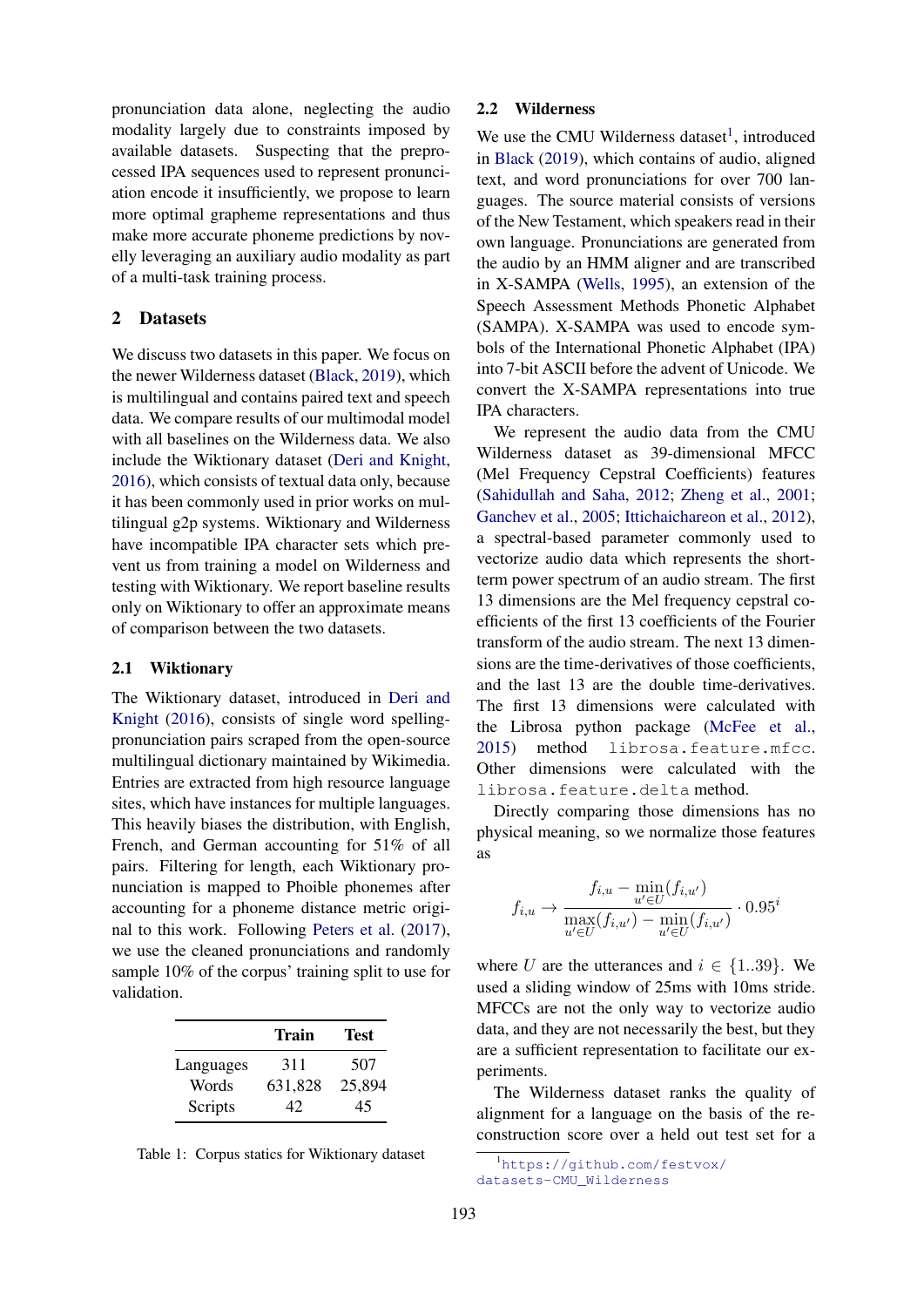grapheme-based speech synthesizer trained on the remaining language data. Reconstruction score is measured in Mel Cepstral Distortion (MCD) [\(Toda](#page-8-14) [et al.,](#page-8-14) [2007\)](#page-8-14), a scaled Euclidean distortion metric for comparing synthesized utterances to true ones. Lower is better. For this dataset, when MCD scores are less than 7, the synthesized outputs are usually intelligible, and when they are less than 6, the outputs are easily understood. We chose languages with MCD scores less than 6 for our experiments; see Table [2](#page-2-0) for more on these languages.

Resources constrain our experiments to a total of 20 languages out of the available 700. Ten of those languages are used for training, development, and in-domain (ID) experiments; the remaining ten are used for out-of-domain (OoD) experiments. Fifteen different language families are represented. For training and validation, 1000 and 100 utterances are used for each ID language respectively. Note that all languages trained on are themselves low resource—a major departure from previous work. For more details on each of the languages, as well as expansions of the abbreviations, see Table [9](#page-6-0) at the end of the paper.

<span id="page-2-0"></span>

| In-Domain     |      | Out-of-Domain |      |  |
|---------------|------|---------------|------|--|
| Language      | MCD  | Language      | MCD  |  |
| <b>SHIRBD</b> | 4.96 | <b>MYYWBT</b> | 5.80 |  |
| <b>COKWBT</b> | 5.37 | <b>SABWBT</b> | 5.80 |  |
| <b>LTNNVV</b> | 5.82 | LONBSM        | 5.83 |  |
| <b>XMMLAI</b> | 5.20 | NHYTBL        | 5.92 |  |
| TS1BSM        | 5.24 | <b>ALJOMF</b> | 5.93 |  |
| GAGIBT        | 5.26 | <b>BFABSS</b> | 5.20 |  |
| <b>KNETBL</b> | 5.68 | <b>HUBWBT</b> | 5.98 |  |
| <b>TPPTBL</b> | 5.72 | <b>TWBOMF</b> | 5.98 |  |
| <b>HAUCLV</b> | 5.74 | <b>ENXBSP</b> | 5.99 |  |
| <b>ESSWYI</b> | 5.79 | <b>POHPOC</b> | 5.29 |  |

Table [2](#page-0-0): MCD scores for Wilderness languages<sup>2</sup>

|                | <b>Verses</b> | Words   | Length (min) |
|----------------|---------------|---------|--------------|
| Train          | 10,000        | 139,796 | 1060         |
| Dev            | 1,000         | 13,937  | 106          |
| <b>ID</b> Test | 1,000         | 13,815  | 104          |
| OoD Test       | 1,000         | 15,418  | 107          |
|                |               |         |              |

Table 3: Statistics for Wilderness-based corpus

#### 3 Baseline

Multilingual neural machine translation techniques have recently been applied to the g2p problem [\(Peters et al.,](#page-8-8) [2017\)](#page-8-8) to accommodate the lack of data for low-resource languages. With many low-resource languages sharing similar writing systems with high-resource languages, orthographic representations of words in any language are mapped to the corresponding phonemic representations in a multisource sequence-to-sequence model. We reproduce their architecture as our performance baseline using OpenNMT [\(Klein et al.,](#page-8-15) [2017\)](#page-8-15) on the Wiktionary and Wilderness datasets. Briefly, the source graphemes (augmented with language tags) and target phonemes are first processed as character-based embedding sequences. The model uses an encoder-decoder structure and the global attention layer proposed by [Luong](#page-8-16) [et al.](#page-8-16) [\(2015\)](#page-8-16). We selected this model because it achieved state-of-the-art results on Wiktionary and represents a strong baseline for sequence-tosequence model performance on g2p.

Two common evaluation metrics for g2p models are Phoneme Error Rate (PER) and Word Error Rate (WER). Phoneme Error Rate represents the Levenshtein distance over the target and predicted phonemes, normalized by the target sequence length. Word Error Rate represents the percentage of predicted phoneme words which do not exactly match their target phoneme words. For our experiments, we extend the concept of Word Error Rate to a metric that we term Sequence Error Rate (SER), which measures the percentage of incorrectly predicted phoneme sequences. This alteration is necessary because Wilderness utterances consist of multiple words, and the phoneme sequences are not segmented by word. WER

| <b>Examples</b>                                                                                                                                                                                                                          | SER    | PER          |
|------------------------------------------------------------------------------------------------------------------------------------------------------------------------------------------------------------------------------------------|--------|--------------|
| Example #1: 'An example'                                                                                                                                                                                                                 |        |              |
| Predicted: $\lceil \Theta n \rceil$ g z as m p $\Theta$ 1]<br>Gold:<br>$\lceil \Theta \ln q \, z \, \alpha \epsilon \, m \, p \Theta \, l \rceil$                                                                                        | 0.00   | 0.00         |
| Example #2: 'And a second'                                                                                                                                                                                                               |        |              |
| Predicted: $[ae \, n \, d \, o \, s \, o \, k \, o \, n]$<br>Gold:<br>$[\alpha \varepsilon \nabla \alpha \nabla \alpha \nabla \alpha \nabla \alpha \nabla \alpha \nabla \alpha \nabla \alpha \nabla \alpha \nabla \alpha \nabla \alpha]$ | 100.00 | 20.00        |
| <b>Total Scores</b>                                                                                                                                                                                                                      | 50.00  | <b>10.00</b> |

Table 4: Examples for SER and PER calculations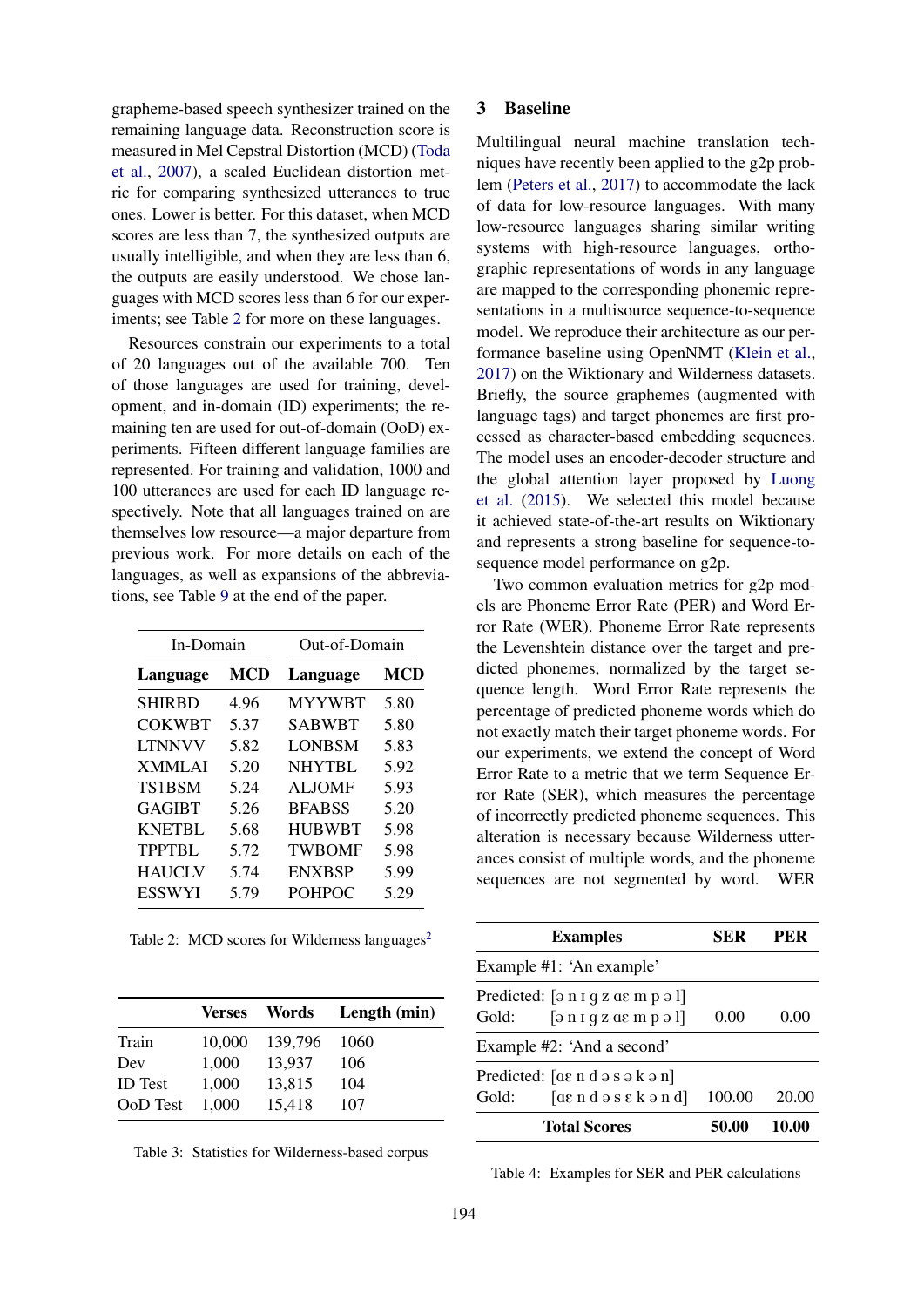and SER are functionally identical for Wiktionary, which comprises single-word grapheme-phoneme pairs.

We note that other multilingual g2p systems exist, such as [Deri and Knight](#page-8-3) [\(2016\)](#page-8-3) and Epitran [\(Mortensen et al.,](#page-8-17) [2018\)](#page-8-17), although we do not include these systems in the results. The [Peters](#page-8-8) [et al.](#page-8-8) [\(2017\)](#page-8-8) model previously outperformed the [Deri and Knight](#page-8-3) [\(2016\)](#page-8-3) system on Wiktionary by a significant margin, and Epitran is a rule-based system that does not support the vast majority of the low-resource languages we use.

## 4 Multimodal Approach

Multimodal models have been frequently explored for feature mining (e.g., text, image, audio). Multimodal learning commonly focuses on three areas: fusion of information, cross-modality learning, and shared representation mining [\(Ngiam](#page-8-18) [et al.,](#page-8-18) [2011\)](#page-8-18). A deep multimodal learning method for automatic speech recognition was designed [\(Mroueh et al.,](#page-8-19) [2015\)](#page-8-19) to fuse both audio and visual modalities. In this case, the latent audio and video features were concatenated and used jointly for the prediction of speech. Recent work on multimodal sentiment analysis [\(Pham et al.](#page-8-20) [\(2018b\)](#page-8-20) and [Pham](#page-8-21) [et al.](#page-8-21) [\(2018a\)](#page-8-21)) demonstrated that an auxiliary task of translating from a source to one or more target modalities results in a joint representation that captures interactions between the modalities. We base our model on this approach and apply it to a sequence prediction task on multilingual data.

We develop a recurrent sequence-to-sequence model with attention that learns a robust joint representation for graphemes and speech data across multiple languages, which is then used to pre-dict a phoneme sequence given only graphemes<sup>[3](#page-3-0)</sup>. We hypothesize that the inclusion of the speech modality will enable the model to learn a better multilingual representation than text alone, and that a multimodal representation will generalize to unseen languages better than a text-only model. A key feature of our model is that speech data are only required for training; during inference the model only uses grapheme inputs.

Our model is an LSTM sequence-to-sequence model with a single encoder and two decoders (Figure [1\)](#page-4-0). One decoder predicts MFCC coef-

ficients from graphemes (auxiliary task) and the other predicts IPA character sequences (primary task). Each task corresponds to a separate loss function.

During training, three sequences are available to the model: grapheme characters  $X_t$ , speech MFCCs  $S_t$ , and phoneme characters  $Y_t$ . The encoder is a biLSTM, with the output based on the previous hidden state and the current grapheme character in the input sequence:

$$
h_{e,t} = LSTM(h_{e,t-1}, X_t)
$$
 (1)

The decoders use the same basic architecture with minor differences. The MFCC decoder consists of an LSTM whose input is a concatenation of the previous MFCC output  $\hat{S}_{t-1}$  and previous attention context  $a_{s,t-1}$ . The LSTM hidden state is fed to an MLP to produce the attention query  $q_{s,t}$ . The sequence of encoder hidden states is passed through two separate MLPs to obtain attention keys and values  $K$  and  $V$ . A dot-product global attention mechanism from [Vaswani et al.](#page-8-22) [\(2017\)](#page-8-22) follows. The resulting attention context  $a_{s,t}$  is then projected by MLP down to a 39-dimension MFCC vector  $\hat{S}_t$ .

$$
h_{s,t} = LSTM(h_{s,t-1}, [\hat{S}_{t-1}; a_{s,t-1}])
$$
 (2)

$$
q_{s,t} = MLP(h_{s,t})
$$
\n(3)

$$
K, V = MLP(h_e), MLP(h_e)
$$
 (4)

$$
a_{s,t} = \sum softmax(q_{s,t}K^T)V \tag{5}
$$

$$
\hat{S}_t = MLP(a_{s,t})
$$
\n(6)

The phoneme decoder follows the same design except that its output  $\hat{Y}_t$  is a distribution over the IPA character vocabulary. No parameters are shared between the decoders.

$$
h_{y,t} = LSTM(h_{y,t-1}, [\hat{Y}_{t-1}; a_{y,t-1}])
$$
 (7)

$$
q_{y,t} = MLP(h_{y,t})
$$
\n(8)

$$
K, V = MLP(h_e), MLP(h_e)
$$
 (9)

$$
a_{y,t} = \sum \, softmax(q_{y,t} K^T) V \tag{10}
$$

$$
\hat{Y}_t = softmax(MLP(a_{y,t})) \tag{11}
$$

Model parameters are learned during training by empirical risk minimization over input graphemes and paired MFCC vectors and phoneme characters  $\{X_t, S_t, Y_t\}$ , across all languages in the training set. A separate loss is

<span id="page-3-0"></span> $3$ Model code is available at [https://github.com/](https://github.com/jamesrt95/Multimodal-Multilingual-G2P) [jamesrt95/Multimodal-Multilingual-G2P](https://github.com/jamesrt95/Multimodal-Multilingual-G2P)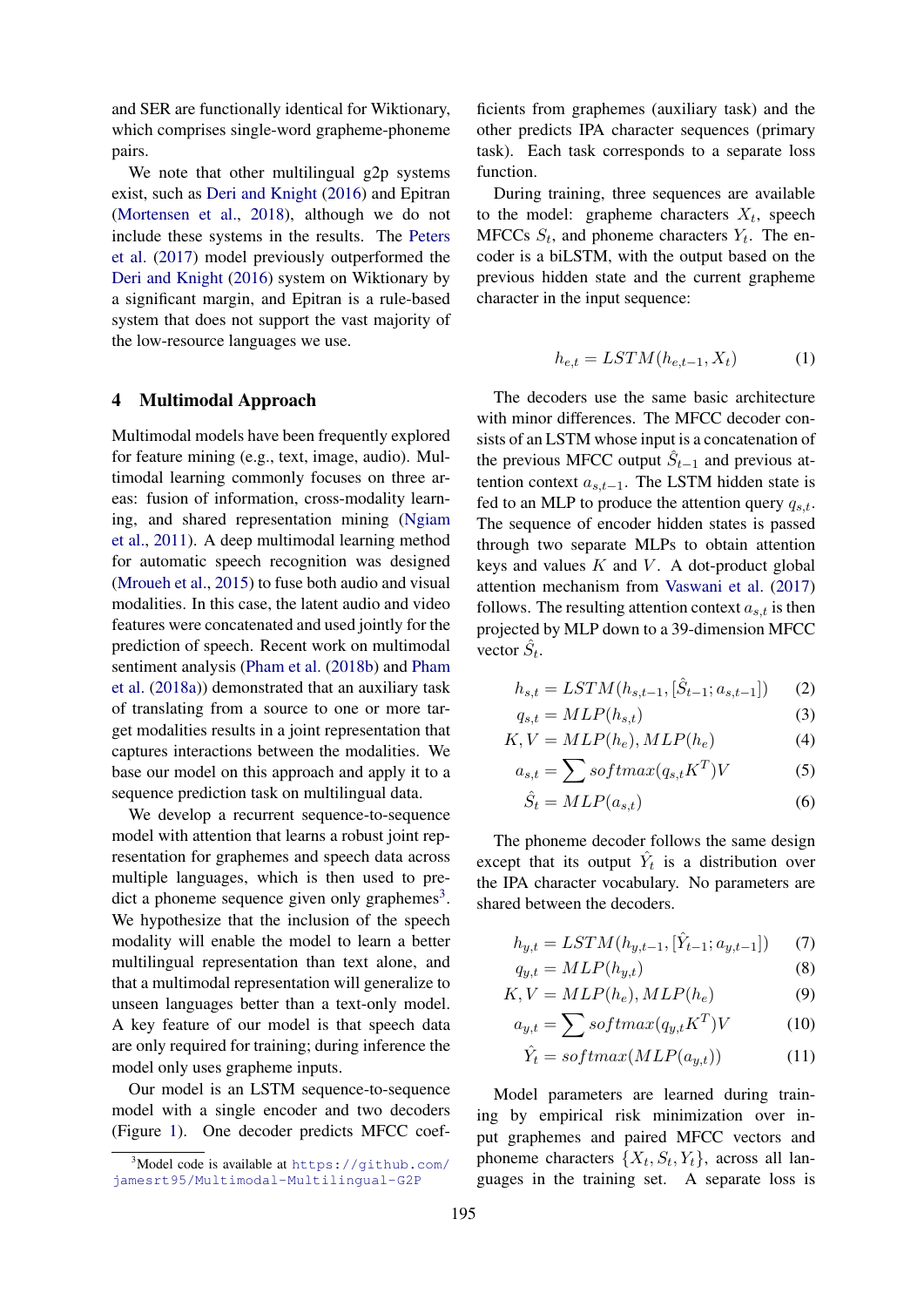<span id="page-4-0"></span>

Figure 1: Diagram of Multimodal g2p Model

calculated from the output of each decoder. We use mean-squared error as loss function  $\ell_S$  for the MFCC output and cross-entropy as loss function  $\ell_Y$  for the IPA output. The entire network is trained end-to-end using a weighted sum of the two losses where  $\lambda$  is a hyperparameter.

$$
\mathcal{L}_S = \mathbb{E}[\ell_S(\hat{S}, S)] \tag{12}
$$

$$
\mathcal{L}_Y = \mathbb{E}[\ell_Y(\hat{Y}, Y)] \tag{13}
$$

$$
\mathcal{L} = \mathcal{L}_Y + \lambda \mathcal{L}_S \tag{14}
$$

The encoder learns a joint embedding that models interactions between the grapheme and speech modalities. This is accomplished via gradient descent, as parameter updates for the encoder and MFCC decoder are dependent on the grapheme and speech sequences. The model is then able to infer speech data when given only grapheme inputs. At test time, the model is given only grapheme inputs and the MFCC output is ignored. We then perform beam search over the IPA decoder output to generate the final predicted sequence.

### 5 Experiments

First, we implemented the [Peters et al.](#page-8-8) [\(2017\)](#page-8-8) baseline model separately on the Wiktionary and Wilderness datasets. We then trained two variants of our sequence-to-sequence model on the in-domain Wilderness data to compare the effects of the multimodal representation. The first variant was multimodal (referred to as the *Multimodal Model*). The parameters for this model are given in Table [5.](#page-5-0) The second variant was unimodal (referred to as the *Unimodal Model*) and treated as

an additional baseline. During training for this model, the loss term for the MFCC decoder was ignored, so learned parameters were based solely on the grapheme inputs and phoneme outputs. The unimodal model also used the parameters given in the table, except the MSE loss weight was zero.

We selected layer size parameters for the both models that were similar to [Peters et al.](#page-8-8) [\(2017\)](#page-8-8) so that differences in performance could be more clearly attributed to the multimodal training process. We set teacher forcing to 90% so that the model's inferences were not completely dependent on seeing correct labels at each time step. For the multimodal model, we weighted the MSE loss from MFCC prediction at 0.1 because it was an auxiliary objective, and the model's learning process tended to be more stable when weighted lower than the primary cross-entropy objective. We used results from the dev set to choose this value. We also averaged the MFCC values over 10 consecutive frames; this helped the model to learn more quickly and allowed for larger batch sizes.

The models were each trained on all languages in the training set (i.e., each model was trained to be multilingual). The training set was shuffled so that there was no systematic ordering of languages during training. The models were then evaluated separately on the in-domain and out-ofdomain test sets.

### 6 Results

The results on the Wilderness datasets are presented in Table [7.](#page-5-1) We are only able to provide a direct comparison between the performance of the baseline model and of our models on the Wilder-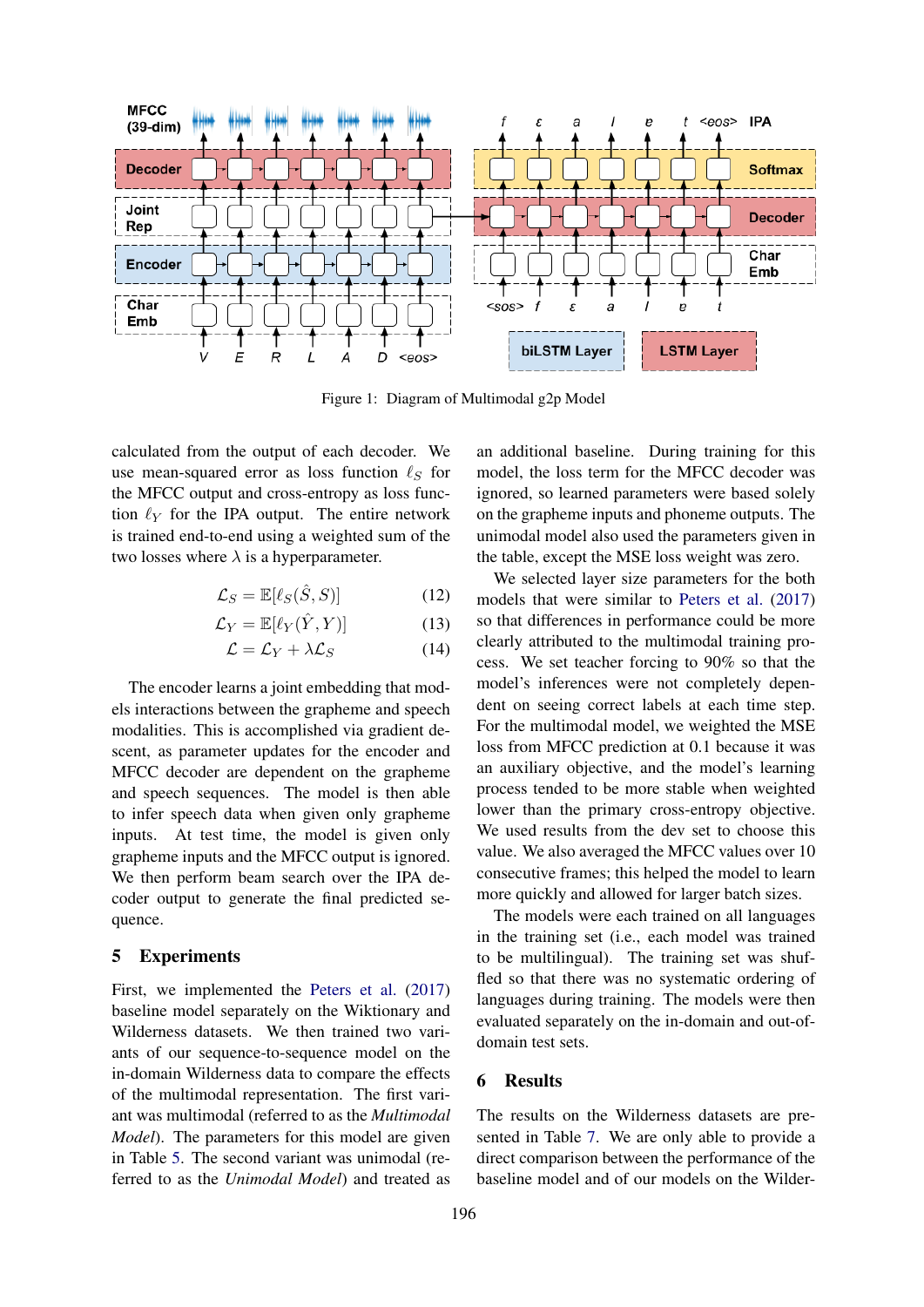<span id="page-5-0"></span>

| Enc. type                     | biLSTM      |
|-------------------------------|-------------|
| Dec. type                     | <b>LSTM</b> |
| Enc. & dec. layers            | 1           |
| Attention type                | Dot         |
| Hidden layer size             | 128         |
| Source emb. size              | 64          |
| Target emb. size              | 64          |
| Batch size                    | 16          |
| Optimizer                     | Adam        |
| Learning rate                 | $1e-3$      |
| Teacher forcing rate          | 0.9         |
| MSE loss weight ( $\lambda$ ) | 0.1         |
| Training epochs               | 14          |
| Beam size                     | 10          |

Table 5: Multimodal Model Parameters

ness data: the Wiktionary dataset uses a different and incompatible IPA character vocabulary, which prevents us from training a model on Wilderness and testing on Wiktionary. We report baseline results on Wiktionary to offer an approximate means of comparison between Wiktionary (an established dataset) and Wilderness, which is newly created.

| Model                                    | SER PER |             |
|------------------------------------------|---------|-------------|
| Peters et al. Baseline Model 43.23 37.85 |         |             |
| Our Impl. of Peters et al.               |         | 37.87 26.00 |

Table 6: Comparison of Models on Wiktionary Dataset

For the Wilderness data, we report results on two test sets (In-Domain and Out-of-Domain) to illustrate generalization to unseen languages. The ID test set consists of 100 unseen utterances from each of the same 10 languages used in training, whereas the OoD test set consists of 100 utterances each from 10 languages that were not used in training.

### 7 Discussion

Although we were pleasantly surprised to see the performance of our implementation of the baseline system from [Peters et al.](#page-8-8) [\(2017\)](#page-8-8) increase so drastically from the results they report on the Wiktionary dataset, we take little credit for this result; it can perhaps be attributed to improvements made to the OpenNMT platform over the past two years, but we replicated their experiments as faithfully as

<span id="page-5-1"></span>

| Model                             | <b>SER</b> | <b>PER</b> |
|-----------------------------------|------------|------------|
| <b>In-Domain Test Results</b>     |            |            |
| Baseline Model                    | 46.90      | 25.06      |
| Unimodal Model                    | 31.20      | 7.05       |
| Multimodal Model                  | 9.50       | 2.46       |
| <b>Out-of-Domain Test Results</b> |            |            |
| Baseline Model                    | 84.20      | 43.16      |
| Unimodal Model                    | 49.30      | 8.21       |
| Multimodal Model                  | 38.10      | 6.39       |

Table 7: Comparison of Models on Wilderness Dataset

we were able.

On the other hand, we are happy to take credit for the relative performances of our models on the Wilderness dataset. We attribute much of the improvement to a more expressive attention mechanism and to improved hyperparameter tuning, as our underlying model used similar layer sizes to the baseline.

Our hypothesis about the value of including audio data during training is heartily confirmed by the performance of our multimodal model: the multimodal model performs better for both metrics not only on in-domain languages but also on very different, wholly unseen languages. Our multimodal approach to the task of grapheme to phoneme conversion improves both performance and generalization.

We note the multimodal model's SER is much worse on out-of-domain languages than in-domain ones, albeit still surpassing the unimodal model's

<span id="page-5-2"></span>

| In-Domain       |      |       | Out-of-Domain |       |            |
|-----------------|------|-------|---------------|-------|------------|
| Lang            | PER  | SER   | Lang          | PER   | <b>SER</b> |
| <b>SHI</b>      | 5.24 | 14.00 | <b>MYY</b>    | 14.10 | 100.00     |
| COK             | 3.07 | 14.00 | SAB           | 6.59  | 50.00      |
| <b>LTN</b>      | 1.92 | 8.00  | LON           | 1.51  | 14.00      |
| <b>XMM</b>      | 1.91 | 8.00  | <b>NHY</b>    | 18.60 | 22.00      |
| TS <sub>1</sub> | 1.62 | 6.00  | <b>ALJ</b>    | 2.60  | 4.00       |
| GAG             | 2.71 | 7.00  | <b>BFA</b>    | 7.41  | 90.00      |
| <b>KNE</b>      | 1.29 | 3.00  | <b>HUB</b>    | 1.60  | 5.00       |
| <b>TPP</b>      | 5.03 | 20.00 | <b>TWB</b>    | 2.86  | 7.00       |
| <b>HAU</b>      | 0.56 | 7.00  | <b>ENX</b>    | 17.00 | 71.00      |
| ESS             | 0.23 | 8.00  | <b>POH</b>    | 3.36  | 18.00      |

Table 8: Multimodal Model Error Rates by Language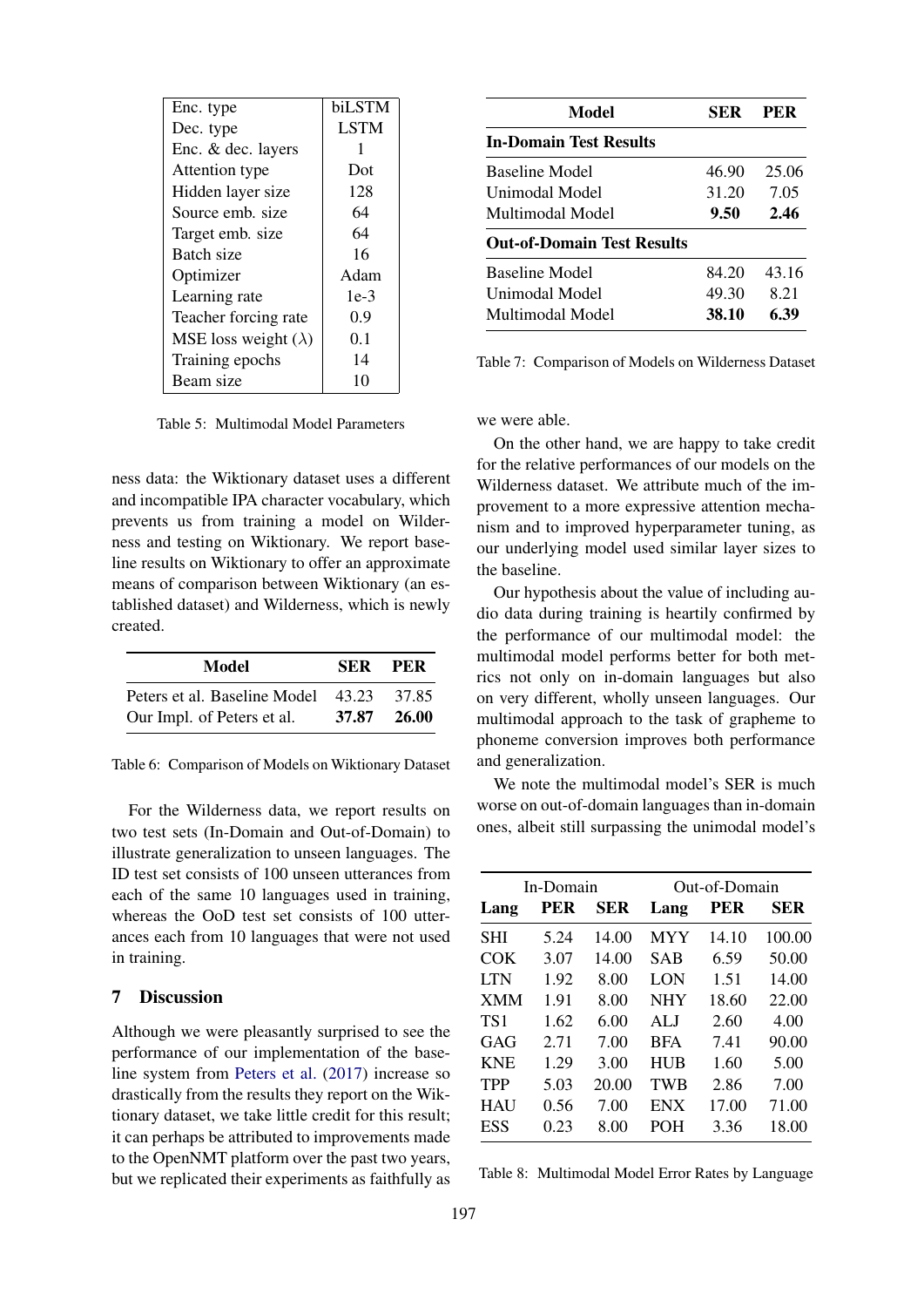<span id="page-6-0"></span>

| In-Domain     |                    | Out-of-Domain           |               |                |              |
|---------------|--------------------|-------------------------|---------------|----------------|--------------|
| Code          | <b>Name</b>        | Family                  | Code          | <b>Name</b>    | Family       |
| <b>SHIRBD</b> | Shilha             | Afro-Asiatic            | <b>MYYWBT</b> | Macuna         | Tucanoan     |
| <b>COKWBT</b> | Cora, Santa Teresa | Uto-Aztecan             | <b>SABWBT</b> | <b>Buglere</b> | Chibchan     |
| <b>LTNNVV</b> | Latin              | Indo-European           | <b>LONBSM</b> | Elhomwe        | Niger-Congo  |
| <b>XMMLAI</b> | Manadonese Malay   | Austronesian/Indo-Euro. | <b>NHYTBL</b> | Nahuatl        | Uto-Aztecan  |
| TS1BSM        | Tsonga             | Niger-Congo             | <b>ALJOMF</b> | Alangan        | Austronesian |
| <b>GAGIBT</b> | Gagauz             | Turkic                  | <b>BFABSS</b> | Bari           | Nilo-Saharan |
| <b>KNETBL</b> | Kankanaey          | Austronesian            | <b>HUBWBT</b> | Huambisa       | Jivaroan     |
| <b>TPPTBL</b> | Tepehua            | Totonacan               | <b>TWBOMF</b> | Tawbuid        | Austronesian |
| <b>HAUCLV</b> | Hausa              | Afro-Asiatic            | <b>ENXBSP</b> | Enxet          | Mascoyan     |
| <b>ESSWYI</b> | Yupik              | Eskimo-Aleut            | <b>POHPOC</b> | Pokomchi       | Mayan        |

Table 9: More Information on Wilderness languages

(Table [8\)](#page-5-2). The out-of-domain languages contain characters that are out of vocabulary (OOV) from the training set, and in most cases OOV characters comprise 15-20% of the input sequence. One mistake in the output results in the entire sequence being scored incorrect for SER, so even small PER increases can lead to large swings in SER. In particular, the large increase in SER is primarily due to four languages in the Out-of-Domain test set. In the case of Macuna (MYY, 100 SER), the IPA character  $\mu$  appears in nearly every utterance but never occurs in the training set, so the model is unable to predict it. Bari (BFA, 90.0 SER) is similar, where  $\eta$  is highly common but never appears in the training set. Enxet (ENX, 71.0 SER) and Buglere (SAB, 50.0 SER) both frequently contain ñ, which occurs only once in the training set.

We also note that our reimplementation of the [Peters et al.](#page-8-8) [\(2017\)](#page-8-8) baseline produces a lower Sequence Error Rate on the single-word utterances in the Wiktionary dataset than on the multi-word utterances in the Wilderness sets. Longer sequence pairs result in more opportunities for a model to make a mistake. This effect is acute for the sequence-level error, but even for PER, an incorrect output at one timestep may lead to cascading mistakes at future timesteps. The comparable PER scores on the Wiktionary and In-Domain Wilderness set suggest that the datasets are comparable in difficulty. Although we are unable to directly measure the multimodal model's performance on Wiktionary, its substantial improvements on a comparable task convince us of its efficacy.

#### 8 Future Work

With recent advancements in language embeddings, we identify significant potential for improving the generalization of the model to unseen languages. Including language tags was shown to be beneficial in previous work, and we predict that exchanging the three-character tag for a highdimensional embedding to capture taxonomic relationships between languages would only magnify the effect. Similarly, we have demonstrated the advantages of incorporating audio data during training, but MFCCs are not necessarily the most effective method of vectorizing that audio data. It would be interesting to investigate the effects of using other techniques, such as those in [Haque](#page-8-23) [et al.](#page-8-23) [\(2019\)](#page-8-23) and [Chung and Glass](#page-8-24) [\(2018\)](#page-8-24), for generating high-dimensional representations of audio data.

We trained our model on approximately 0.1% of the data included in the Wilderness dataset, leaving tremendous opportunity for further learning. The incorporation of more training data is likely to improve results on its own, but it may also facilitate the use of a Transformer encoder-decoder model [\(Vaswani et al.,](#page-8-22) [2017\)](#page-8-22), which we know to require larger datasets than the LSTM variants.

We are very interested in experimenting with graphemes encoded in non-Roman scripts. This capacity is one of the most compelling facets of the [Peters et al.](#page-8-8) [\(2017\)](#page-8-8) model, but we were unable to explore it with our multimodal model: the New Testament text is almost always Romanized in the Wilderness data. We were furthermore unable to effectively evaluate our multimodal model on the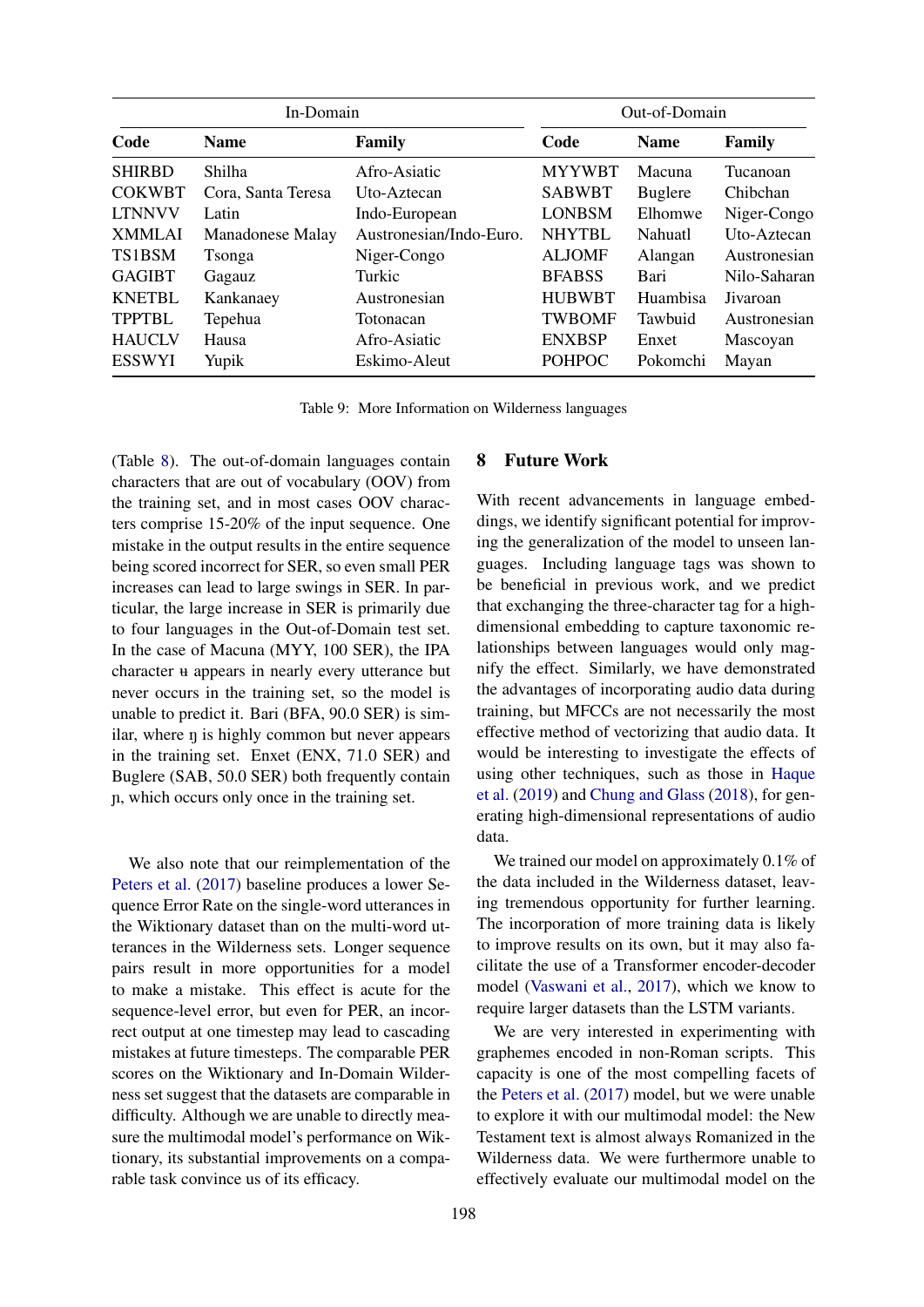Wiktionary data after training on the Wilderness, as the IPA character space over the Wilderness dataset is much smaller than that of the Wiktionary dataset. In the future, we would like to reconcile these differences, both in order to evaluate our multimodal model on the Wiktionary test set and to explore its performance over widely varying scripts.

# Acknowledgments

We thank Bhiksha Raj for helpful comments on our development of the multimodal model. We also appreciate the suggestions and comments from the anonymous reviewers.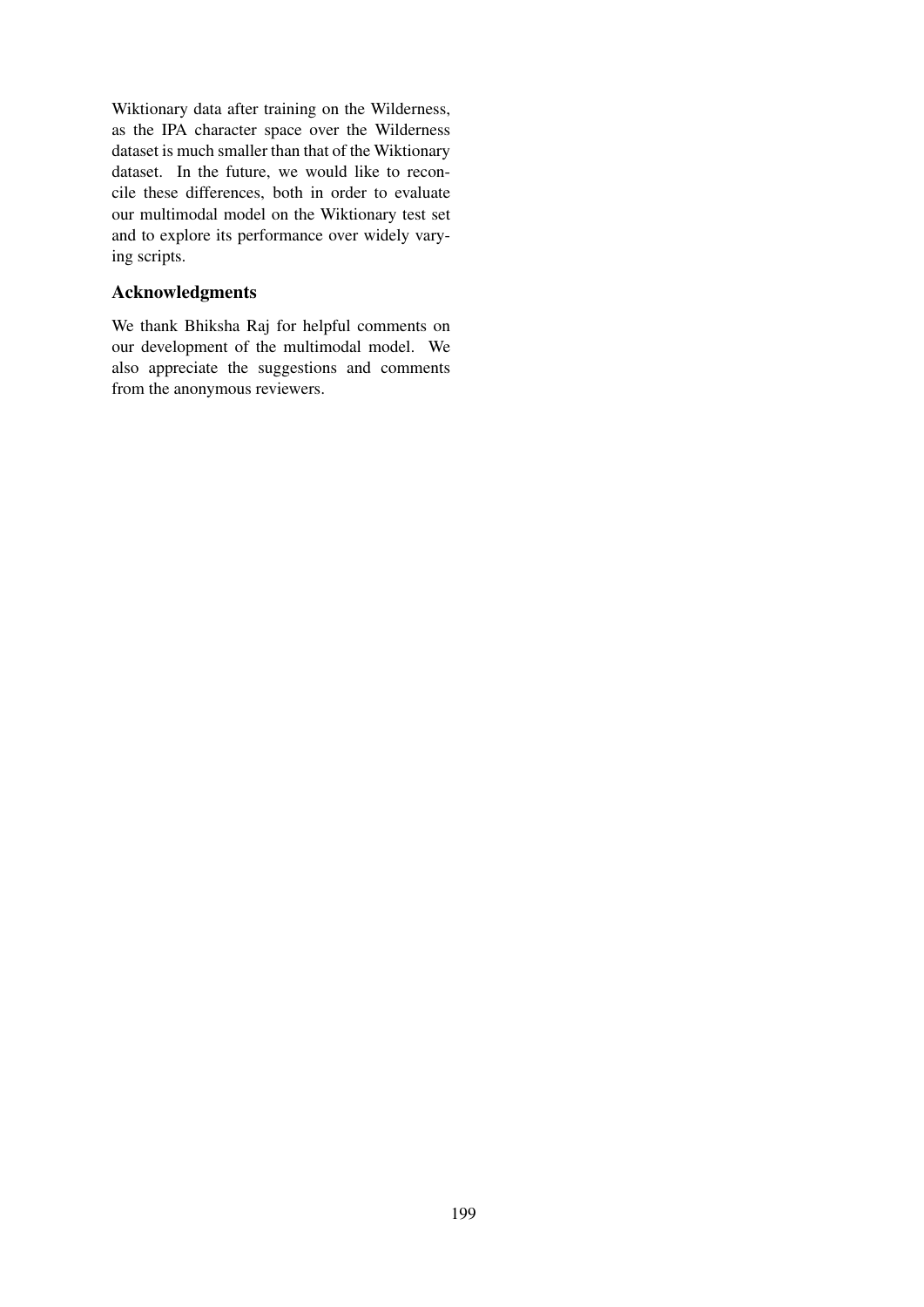#### References

- <span id="page-8-5"></span>Maximilian Bisani and Hermann Ney. 2008. Jointsequence models for grapheme-to-phoneme conversion. *Speech communication*, 50(5):434–451.
- <span id="page-8-9"></span>Alan W. Black. 2019. [Cmu wilderness multilingual](https://github.com/festvox/datasets-CMU_Wilderness) [speech dataset.](https://github.com/festvox/datasets-CMU_Wilderness) *ICASSP*.
- <span id="page-8-4"></span>Stanley F Chen. 2003. Conditional and joint models for grapheme-to-phoneme conversion. In *Eighth European Conference on Speech Communication and Technology*.
- <span id="page-8-24"></span>Yu-An Chung and James Glass. 2018. Speech2vec: A sequence-to-sequence framework for learning word embeddings from speech. *arXiv preprint arXiv:1803.08976*.
- <span id="page-8-3"></span>Aliya Deri and Kevin Knight. 2016. Grapheme-tophoneme models for (almost) any language. In *ACL*.
- <span id="page-8-11"></span>Todor Ganchev, Nikos Fakotakis, and George Kokkinakis. 2005. Comparative evaluation of various mfcc implementations on the speaker verification task. In *Proceedings of the SPECOM*, volume 1, pages 191–194.
- <span id="page-8-23"></span>Albert Haque, Michelle Guo, Prateek Verma, and<br>Li Fei-Fei. 2019. Audio-linguistic embed-Audio-linguistic embeddings for spoken sentences. *arXiv preprint arXiv:1902.07817*.
- <span id="page-8-12"></span>Chadawan Ittichaichareon, Siwat Suksri, and Thaweesak Yingthawornsuk. 2012. Speech recognition using mfcc. In *International Conference on Computer Graphics, Simulation and Modeling (ICGSM'2012) July*, pages 28–29.
- <span id="page-8-6"></span>Sittichai Jiampojamarn, Grzegorz Kondrak, and Tarek Sherif. 2007. Applying many-to-many alignments and hidden markov models to letter-to-phoneme conversion. In *Human Language Technologies 2007: The Conference of the North American Chapter of the Association for Computational Linguistics; Proceedings of the Main Conference*, pages 372– 379.
- <span id="page-8-1"></span>Paul Kingsbury, Stephanie Strassel, Cynthia McLemore, and Robert MacIntyre. 1997. Callhome american english lexicon (pronlex). *Linguistic Data Consortium, Philadelphia*.
- <span id="page-8-15"></span>Guillaume Klein, Yoon Kim, Yuntian Deng, Jean Senellart, and Alexander M. Rush. 2017. [Open-](https://doi.org/10.18653/v1/P17-4012)[NMT: Open-source toolkit for neural machine trans](https://doi.org/10.18653/v1/P17-4012)[lation.](https://doi.org/10.18653/v1/P17-4012) In *Proc. ACL*.
- <span id="page-8-16"></span>Minh-Thang Luong, Hieu Pham, and Christopher D. Manning. 2015. [Effective approaches to](http://arxiv.org/abs/1508.04025) [attention-based neural machine translation.](http://arxiv.org/abs/1508.04025) *CoRR*, abs/1508.04025.
- <span id="page-8-13"></span>Brian McFee, Colin Raffel, Dawen Liang, Daniel P.W. Ellis, Matt McVicar, Eric Battenberg, and Oriol Nieto. 2015. [librosa: Audio and Music Signal Analy](https://doi.org/10.5281/zenodo.591533)[sis in Python.](https://doi.org/10.5281/zenodo.591533) In *Proceedings of the 14th Python in Science Conference*, pages 18 – 24.
- <span id="page-8-17"></span>David R. Mortensen, Siddharth Dalmia, and Patrick Littell. 2018. Epitran: Precision G2P for many languages. In *Proceedings of the Eleventh International Conference on Language Resources and Evaluation (LREC 2018)*, Paris, France. European Language Resources Association (ELRA).
- <span id="page-8-19"></span>Y. Mroueh, E. Marcheret, and V. Goel. 2015. [Deep](https://doi.org/10.1109/ICASSP.2015.7178347) [multimodal learning for audio-visual speech recog](https://doi.org/10.1109/ICASSP.2015.7178347)[nition.](https://doi.org/10.1109/ICASSP.2015.7178347) In *2015 IEEE International Conference on Acoustics, Speech and Signal Processing (ICASSP)*, pages 2130–2134.
- <span id="page-8-18"></span>Jiquan Ngiam, Aditya Khosla, Mingyu Kim, Juhan Nam, Honglak Lee, and Andrew Y. Ng. 2011. [Mul](http://dl.acm.org/citation.cfm?id=3104482.3104569)[timodal deep learning.](http://dl.acm.org/citation.cfm?id=3104482.3104569) In *Proceedings of the 28th International Conference on International Conference on Machine Learning*, ICML'11, pages 689– 696, USA. Omnipress.
- <span id="page-8-8"></span>Ben Peters, Jon Dehdari, and Josef van Genabith. 2017. [Massively multilingual neural grapheme-to](http://arxiv.org/abs/1708.01464)[phoneme conversion.](http://arxiv.org/abs/1708.01464) *CoRR*, abs/1708.01464.
- <span id="page-8-21"></span>Hai Pham, Paul Pu Liang, Thomas Manzini, Louis-Philippe Morency, and Barnabas Poczos. 2018a. Found in translation: Learning robust joint representations by cyclic translations between modalities. *arXiv preprint arXiv:1812.07809*.
- <span id="page-8-20"></span>Hai Pham, Thomas Manzini, Paul Pu Liang, and Barnabas Poczos. 2018b. [Seq2seq2sentiment: Multi](http://arxiv.org/abs/1807.03915)[modal sequence to sequence models for sentiment](http://arxiv.org/abs/1807.03915) [analysis.](http://arxiv.org/abs/1807.03915) *arXiv preprint arXiv:1807.03915*.
- <span id="page-8-10"></span>Md Sahidullah and Goutam Saha. 2012. Design, analysis and experimental evaluation of block based transformation in mfcc computation for speaker recognition. *Speech Communication*, 54(4):543–565.
- <span id="page-8-2"></span>Terry Sejnowski. 1987. Net talk: A parallel network that learns to read aloud. *Complex Systems*, 1:145– 168.
- <span id="page-8-14"></span>Tomoki. Toda, Alan. Black, and Keiichi. Tokuda. 2007. Voice converstion based on maximum-likelihood estimation of speech parameter trajectory. *IEEE Transaction of Audio, Speech and Language Processing*, 15(8):2222–2236.
- <span id="page-8-7"></span>Shubham Toshniwal and Karen Livescu. 2016. Jointly learning to align and convert graphemes to phonemes with neural attention models. In *2016 IEEE Spoken Language Technology Workshop (SLT)*, pages 76–82. IEEE.
- <span id="page-8-22"></span>Ashish Vaswani, Noam Shazeer, Niki Parmar, Jakob Uszkoreit, Llion Jones, Aidan N Gomez, Łukasz Kaiser, and Illia Polosukhin. 2017. Attention is all you need. In *Advances in neural information processing systems*, pages 5998–6008.
- <span id="page-8-0"></span>Robert L Weide. 1998. The cmu pronouncing dictionary. *URL: http://www. speech. cs. cmu. edu/cgibin/cmudict*.